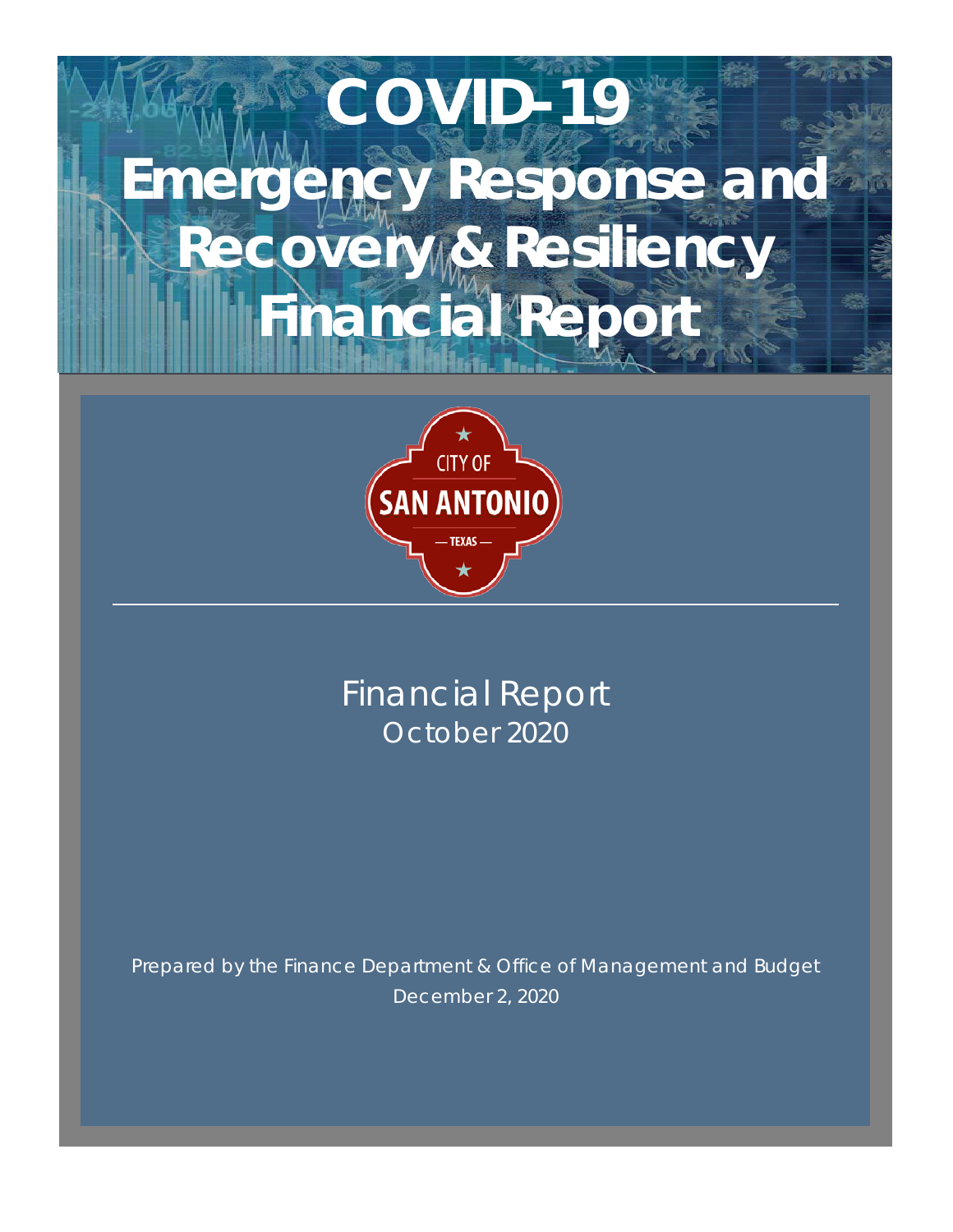## COVID-19 Recovery & Resiliency Plan Financial Report

**October 2020 Financial Report**

### TABLE OF CONTENTS

| <b>Title</b>                          | Page           |
|---------------------------------------|----------------|
| Summary of Revenues & Expenses        | 1              |
| <b>Emergency Response</b>             | $\overline{2}$ |
| <b>Health Implementation Plan</b>     | 3              |
| <b>Recovery &amp; Resiliency Plan</b> | 4              |
| <b>Other Programs</b>                 | 5              |
| Variance Explanations                 | 6              |

All financial data is from the City's financial management system. This is an unaudited financial report.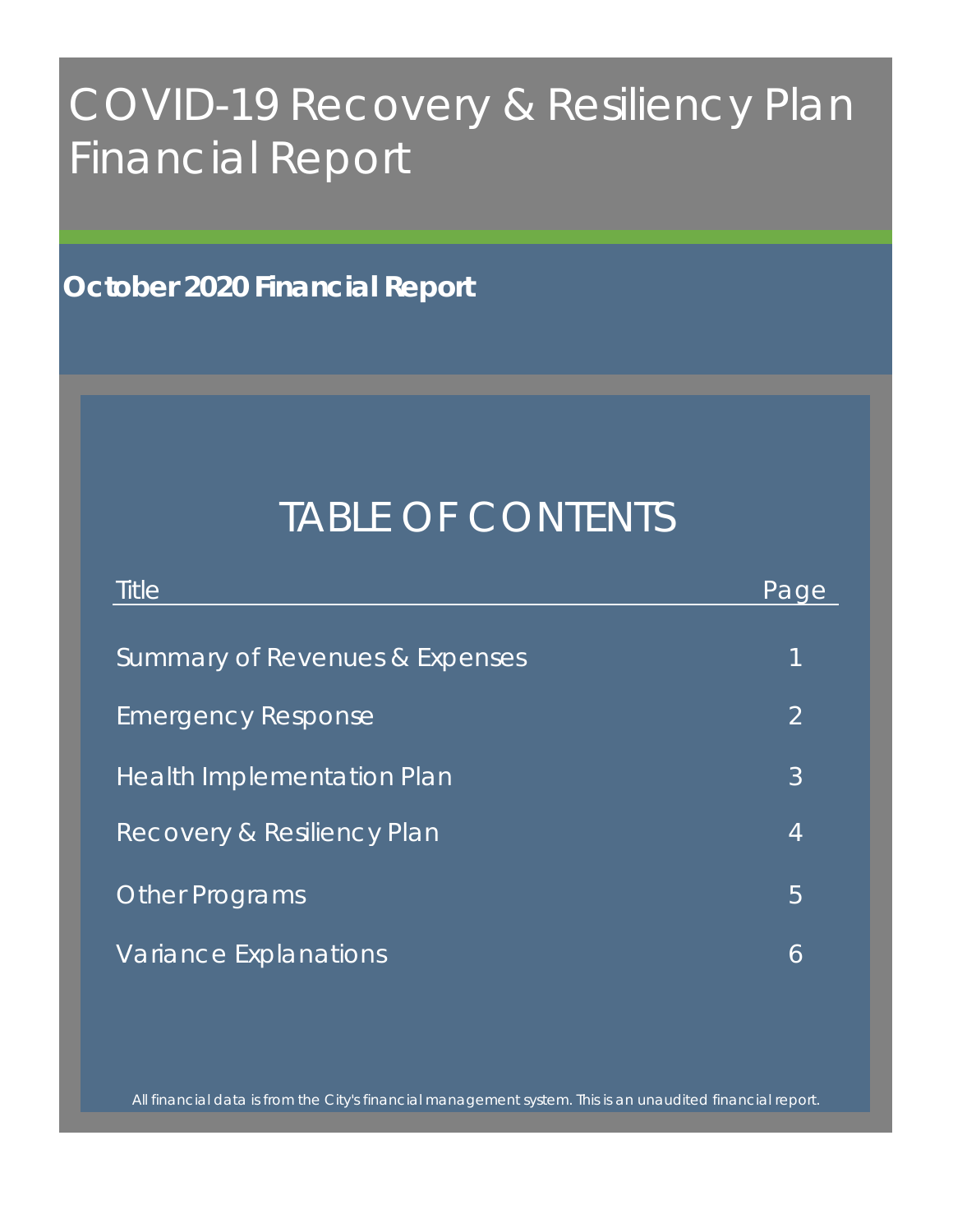October 2020 Financial Report

|                |                                                    | <b>Budget</b>               |    | Plan thru<br>October     |               | <b>Actuals thru</b><br>October |     | Variance                                | %<br><b>Spent</b> |
|----------------|----------------------------------------------------|-----------------------------|----|--------------------------|---------------|--------------------------------|-----|-----------------------------------------|-------------------|
|                |                                                    |                             |    |                          |               |                                |     |                                         |                   |
|                | <b>EXPENSES BY FUNDING SOURCE</b>                  |                             |    |                          |               |                                |     |                                         |                   |
| $\mathbf{1}$   | Coronavirus Relief Fund                            | \$<br>270,713,276           | Ŝ. | 218,118,546              | - \$          | $220,290,668$ \$               |     | 2,172,122                               | 81.4%             |
| $\mathbf{2}$   | <b>General Fund</b>                                | 151,429,745                 |    | 29,144,932               |               | 9,445,496                      |     | (19,699,435)                            | 6.2%              |
|                | <b>TIRZ</b>                                        | 4,036,233                   |    | 4,036,233                |               | 4,036,233                      |     |                                         | 100.0%            |
|                | San Antonio Housing Trust                          | 6,000,000                   |    | 5,000,000                |               | 5,000,000                      |     |                                         | 83.3%             |
|                | FEMA Reimbursement (75%)                           |                             |    |                          |               |                                |     |                                         | 0.0%              |
|                | <b>Other Federal Grants</b>                        | 127, 143, 771               |    | 41, 313, 172             |               | 38,100,392                     |     | (3, 212, 779)                           | 30.0%             |
|                | Donations                                          | 242,283                     |    | 242,283                  |               | 242,283                        |     |                                         | 100.0%            |
|                | <b>Total Resources</b>                             | \$<br>559,565,309           | \$ | 297,855,165              | S.            | 277,115,071 \$                 |     | (20, 740, 093)                          | 49.5%             |
|                | <b>EXPENSES BY PROGRAM</b>                         |                             |    |                          |               |                                |     |                                         |                   |
|                | <b>Emergency Response</b>                          |                             |    |                          |               |                                |     |                                         |                   |
|                |                                                    |                             |    |                          |               |                                |     |                                         |                   |
|                | Eligible Payroll, Protective Equipment & Supplies, |                             |    |                          |               |                                |     |                                         |                   |
| 3              | EOC Operations, and Isolation Units                | \$<br>173,091,874           |    | \$140,198,953            |               | $$144,811,402$ \$              |     | (4,612,449)                             | 83.7%             |
|                | <b>Health Implementation Plan</b>                  |                             |    |                          |               |                                |     |                                         |                   |
| $\overline{4}$ | Metro Health                                       | \$<br>45,689,064            | \$ | 8,342,707 \$             |               | $7,091,611$ \$                 |     | 1,251,096                               | 15.5%             |
|                | Fire                                               | 6,958,794                   |    | 2,099,820                |               | 1,601,666                      |     | 498,154                                 | 23.0%             |
|                | Subtotal                                           | \$<br>52,647,858            | \$ | $10,442,528$ \$          |               | $8,693,277$ \$                 |     | 1,749,250                               | 16.5%             |
|                | <b>Recovery &amp; Resiliency</b>                   |                             |    |                          |               |                                |     |                                         |                   |
| 5              | <b>Workforce Development</b>                       | \$<br>75,000,000            | \$ | 16,447,041               | \$            | 3,231,858                      | ∣\$ | 13,215,183                              | 4.3%              |
|                | Housing Security EHAP Ph 1                         | 25,595,299                  |    | 25,595,299               |               | 25,541,017                     |     | 54,282                                  | 99.8%             |
|                | Housing Security EHAP Ph 2                         | 26,944,551                  |    | 26,815,657               |               | 26,841,932                     |     | (26, 275)                               | 99.6%             |
|                | Housing Security EHAP Ph 3                         | 24,102,756                  |    | 6,500,000                |               | 6,286,551                      |     | 213,449                                 | 26.1%             |
|                | Housing Security (not including EHAP)              | 30,054,327                  |    | 7,356,201                |               | 6,088,224                      |     | 1,267,977                               | 20.3%             |
| $6\phantom{1}$ | <b>Small Business</b>                              | 41,533,969                  |    | 36,856,157               |               | 30,896,120                     |     | 5,960,037                               | 74.4%             |
| $\overline{7}$ | Digital Inclusion                                  | 27,297,546                  |    | 3,473,176                |               | 756,906                        |     | 2,716,270                               | 2.8%              |
|                | Subtotal                                           | \$<br>250,528,447           | \$ | 123,043,531 \$           |               | 99,642,608                     | \$  | 23,400,923                              | 39.8%             |
|                | <b>Other CARES Programs</b>                        |                             |    |                          |               |                                |     |                                         |                   |
|                | Airport                                            | \$<br>50,575,607 \$         |    | $9,272,235$ \$           |               | 9,069,886 \$                   |     | 202,349                                 | 17.9%             |
|                | Child Care Services Program                        | 19,423,757                  |    | 11,528,713               |               | 11,528,714                     |     | (1)                                     | 59.4%             |
|                | <b>Public Safety</b>                               | 5,770,926                   |    | 2,715,440                |               | 2,715,439                      |     | $\mathbf{1}$                            | 47.1%             |
|                | Head Start and Early Head Start                    | 2,960,475                   |    | 10,994                   |               | 10,994                         |     |                                         | 0.4%              |
|                | <b>Senior Nutrition</b>                            | 1,323,060                   |    | 454,857                  |               | 454,857                        |     |                                         | 34.4%             |
|                | Health                                             | 2,805,278                   |    | 57,740                   |               | 57,721                         |     | 19                                      | 2.1%              |
|                | Other<br>Subtotal                                  | \$<br>438,026<br>83,297,129 | \$ | 130,174<br>24,170,153 \$ |               | 130,174<br>23,967,784 \$       |     | $\qquad \qquad \blacksquare$<br>202,368 | 29.7%<br>28.8%    |
|                | FEMA Eligible Expenses (100% of Cost)              |                             |    |                          |               |                                |     |                                         |                   |
|                | PPE & Isolation Facilities                         | \$<br>$\sim$ $-$            | \$ | $\sim$ $-$               | \$            |                                | \$  |                                         | 0.0%              |
|                |                                                    |                             |    |                          |               |                                |     |                                         |                   |
|                | <b>Total Expenditures</b>                          | \$<br>559,565,309           | \$ | 297,855,165              | $\mathsf{\$}$ | 277,115,072 \$                 |     | 20,740,092                              | 49.5%             |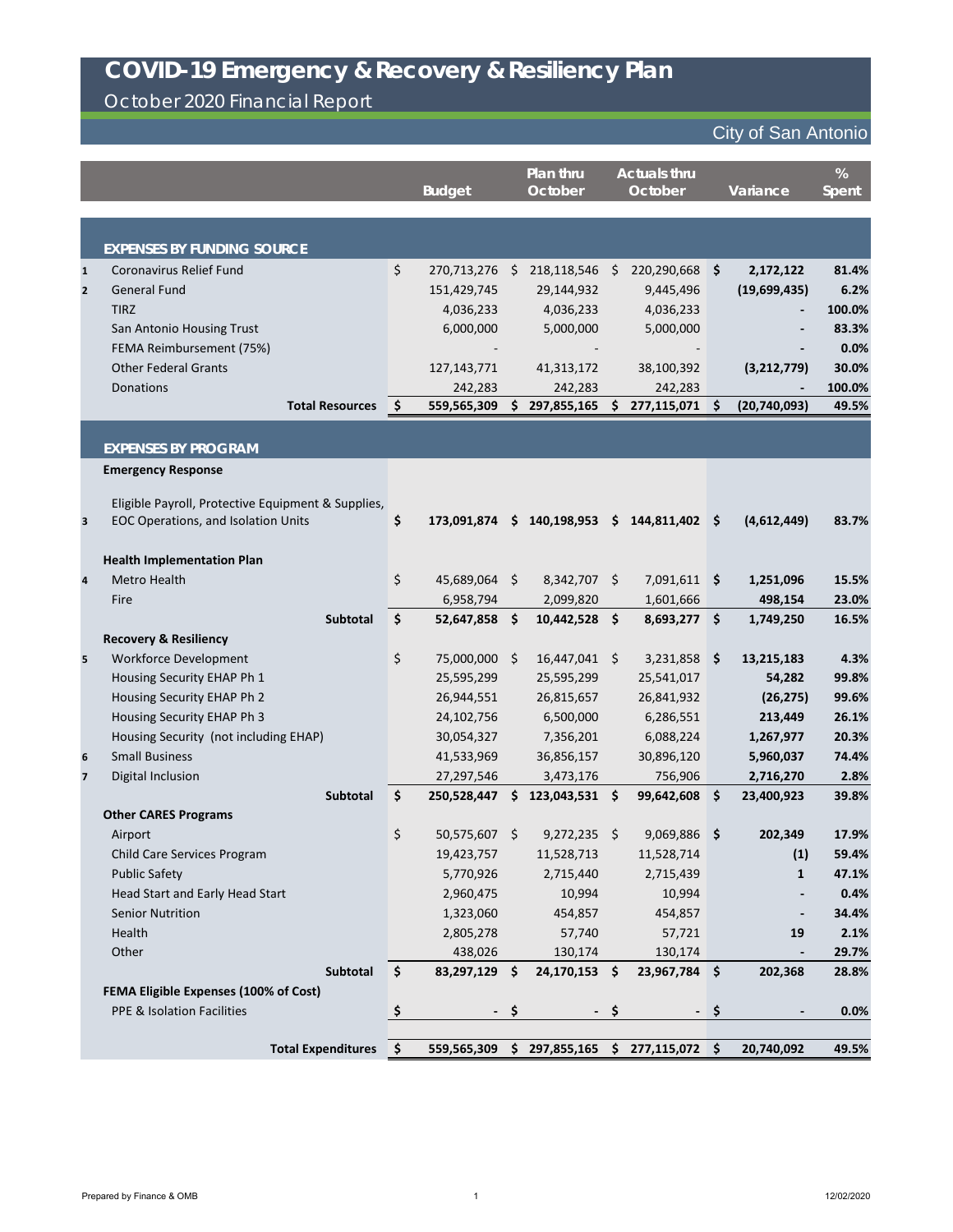October 2020 Financial Report

| <b>EMERGENCY RESPONSE</b>                   | <b>Budget</b>            |    | <b>Plan thru</b><br><b>October</b> |    | <b>Actuals thru</b><br>October | Variance   |             | %<br>Spent |
|---------------------------------------------|--------------------------|----|------------------------------------|----|--------------------------------|------------|-------------|------------|
| <b>Eligible Payroll</b>                     |                          |    |                                    |    |                                |            |             |            |
| Fire Payroll                                | \$<br>142,594,416        | S  | 114,594,416                        | S. | 118,948,789                    | $\sqrt{5}$ | (4,354,373) | 83.4%      |
| <b>Health Payroll</b>                       | 5,090,982                |    | 3,370,151                          |    | 2,992,418                      |            | 377,732     | 58.8%      |
| Police Payroll                              | 4,578,942                |    | 3,314,526                          |    | 2,128,308                      |            | 1,186,218   | 46.5%      |
| All Other Departments                       | 11,985,874               |    | 11,985,874                         |    | 11,560,040                     |            | 425,834     | 96.4%      |
| <b>City PPE &amp; Supplies</b>              | \$<br>8,841,660          | \$ | 6,933,987                          | \$ | 7,342,704 \$                   |            | (408, 717)  | 83.0%      |
| <b>EOC Operations &amp; Isolation Units</b> | $\overline{\phantom{a}}$ | \$ | -                                  |    | 1,839,142                      | ∣\$        | (1,839,142) |            |
| <b>Total City Emergency Response</b>        | 173,091,874              | S  | 140,198,953                        |    | 144,811,402                    | ∣\$        | (4,612,449) | 83.7%      |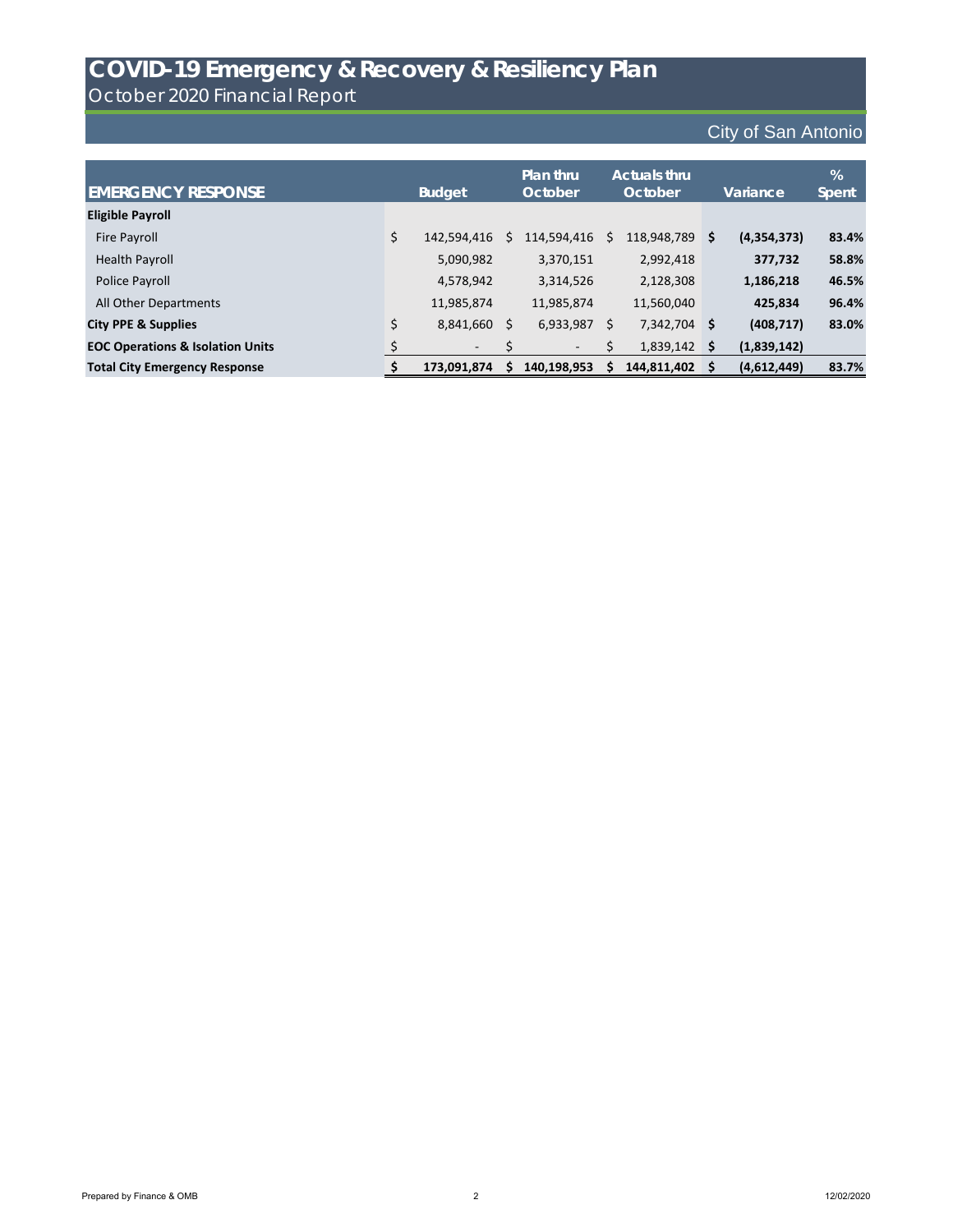### October 2020 Financial Report

|                                                                     | <b>Budget</b>    | Plan thru<br>October | <b>Actuals thru</b><br>October | Variance        | %<br><b>Spent</b> |
|---------------------------------------------------------------------|------------------|----------------------|--------------------------------|-----------------|-------------------|
| <b>HEALTH IMPLEMENTATION PLAN</b><br><b>Metro Health Department</b> |                  |                      |                                |                 |                   |
| <b>COVID-19 Project Management</b>                                  | \$<br>4,923,135  | \$<br>1,534,770      | \$<br>1,187,716                | \$<br>347,055   | 24.1%             |
| <b>COVID-19 Testing Task Force</b>                                  | 24,158,321       | 1,896,343            | 1,922,083                      | (25, 740)       | 8.0%              |
| <b>COVID-19 Community Education</b>                                 | 105,000          | 20,000               |                                | 20,000          | 0.0%              |
| <b>COVID-19 Main COVID Hotline</b>                                  | 81,946           | 69,963               | 44,277                         | 25,686          | 54.0%             |
| COVID-19 Media Relations & Communication                            | 1,984,240        | 617,209              | 562,217                        | 54,992          | 28.3%             |
| COVID-19 Community Health & Prevention                              | 1,047,478        | 186,263              | 83,398                         | 102,865         | 8.0%              |
| COVID-19 Data Management                                            | 1,924,579        | 453,417              | 401,300                        | 52,116          | 20.9%             |
| COVID-19 COVID Case Investigation Team                              | 5,000,247        | 1,744,329            | 1,754,269                      | (9,939)         | 35.1%             |
| <b>COVID-19 Contact Tracing</b>                                     | 4,655,675        | 911,594              | 261,596                        | 649,998         | 5.6%              |
| <b>COVID-19 Congregate Settings</b>                                 | 918,050          | 368,679              | 330,751                        | 37,928          | 36.0%             |
| <b>COVID-19 Provider Hotline</b>                                    | 70,148           | 28,152               | 24,961                         | 3,191           | 35.6%             |
| COVID-19 Provider Relations & Epi Hotline                           | 138,000          | 61,862               | 63,279                         | (1, 417)        | 45.9%             |
| <b>COVID-19 PHEP Support</b>                                        | 182,245          | 93,126               | 98,765                         | (5,639)         | 54.2%             |
| COVID-19 Research                                                   | 500,000          | 357,000              | 357,000                        |                 | 71.4%             |
| <b>Total</b>                                                        | \$<br>45,689,064 | \$<br>8,342,707      | \$<br>7,091,611                | \$<br>1,251,096 | 15.5%             |

| <b>HEALTH IMPLEMENTATION PLAN</b>     |                    |              |                |               |        |
|---------------------------------------|--------------------|--------------|----------------|---------------|--------|
| <b>Fire Department</b>                |                    |              |                |               |        |
| Asst Med Dir & Infect Control Nurse   | \$<br>$226,498$ \$ | $125,749$ \$ | $\blacksquare$ | \$<br>125,749 | 0.0%   |
| Decontamination Equipment             | 32,799             | 32,799       | 62,714         | (29, 915)     | 191.2% |
| Fire & EMS Vehicle Equipment          | 300,853            | 300,853      | 300,853        | (0)           | 100.0% |
| <b>MIH Equipment</b>                  | 216,982            | 295,312      | 352,388        | (57, 075)     | 162.4% |
| <b>MIH Medications</b>                | 75,628             | 75,628       | 1,087          | 74,541        | 1.4%   |
| <b>Protective Personnel Equipment</b> | 854,770            | 524,270      | 295,108        | 229,162       | 34.5%  |
| SAFD First Responder Payroll          | 4,177,264          |              |                |               |        |
| <b>Temp Staff Inventory Mgmt</b>      | 115,000            | 57,500       | 9,319          | 48,181        | 8.1%   |
| <b>Testing Mobile Unit</b>            | 959,000            | 687,709      | 580,198        | 107,512       | 60.5%  |
| <b>Total</b>                          | \$<br>6,958,794    | 2,099,820    | 1,601,666      | 498,154<br>S  | 23.0%  |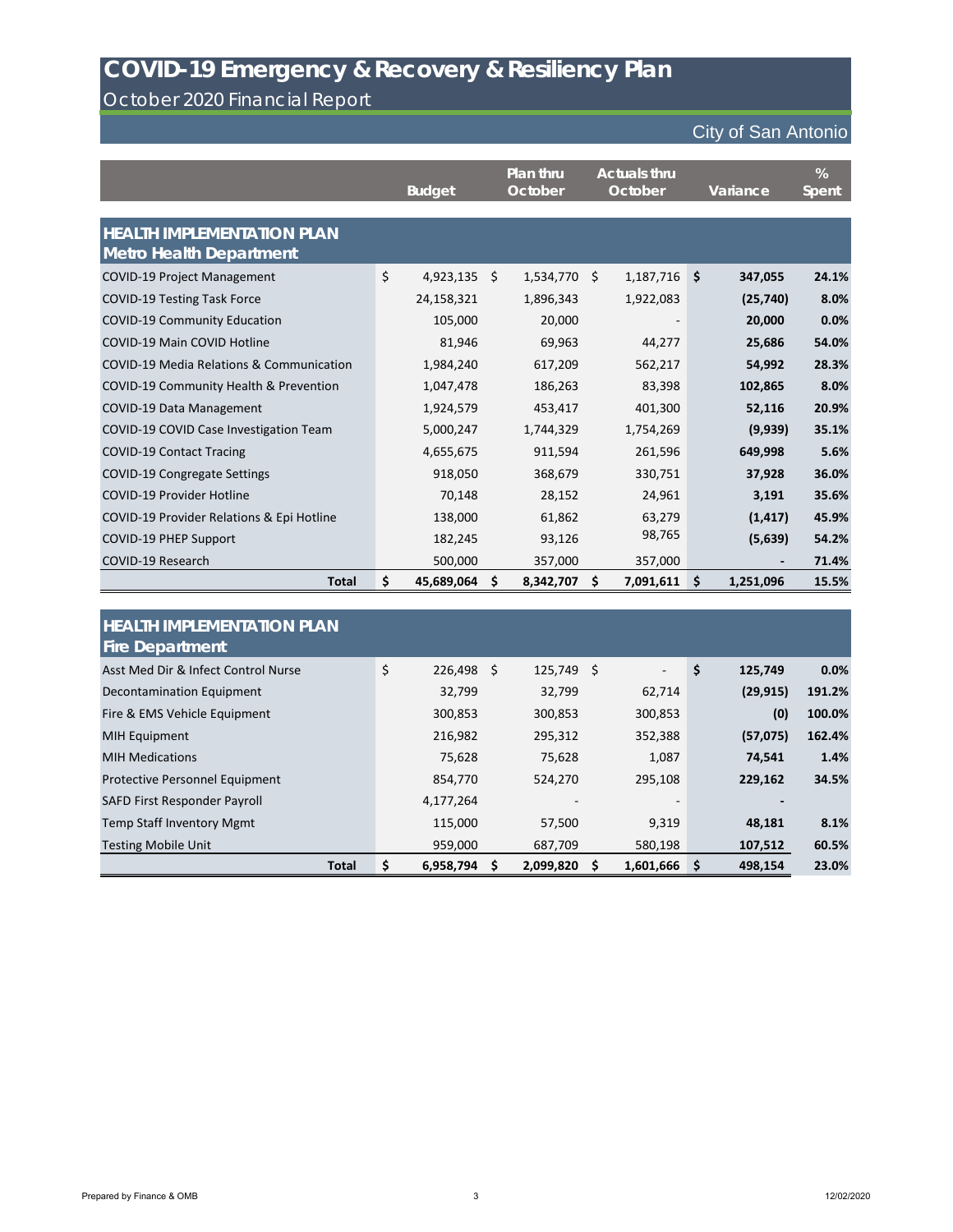October 2020 Financial Report

|                                                                       | <b>Budget</b>      |         | Plan thru<br>October | <b>Actuals thru</b><br>October |                     | Variance      | %<br><b>Spent</b> |
|-----------------------------------------------------------------------|--------------------|---------|----------------------|--------------------------------|---------------------|---------------|-------------------|
| <b>WORKFORCE DEVELOPMENT</b>                                          |                    |         |                      |                                |                     |               |                   |
| WF Dev Training & Development                                         | \$<br>65,000,000   | $\zeta$ | 13,111,756           | \$<br>3,231,214                | \$                  | 9,880,542     | 5.0%              |
| <b>WF Dev Childcare</b>                                               | 10,000,000         |         | 3,335,285            | 644                            |                     | 3,334,641     | 0.0%              |
| <b>Total</b>                                                          | \$<br>75,000,000   | \$      | 16,447,041           | \$<br>3,231,858                | \$                  | 13,215,183    | 4.3%              |
|                                                                       |                    |         |                      |                                |                     |               |                   |
| <b>HOUSING SECURITY</b><br>Housing Sec Domestic Violence              |                    |         |                      |                                |                     |               |                   |
| Housing Sec Fam Ind Initiative                                        | \$<br>3,300,000    | $\zeta$ | 1,300,343            | \$<br>348,038                  | \$                  | 952,305       | 10.5%             |
| Housing Sec Fin Recovery Hub                                          | 4,000,000          |         | 2,000,000            | 2,000,000                      |                     |               | 50.0%             |
| Housing Sec Low Cost Fin Prod                                         | 4,040,966          |         | 1,018,713            | 110,057                        |                     | 908,655       | 2.7%              |
|                                                                       | 120,000            |         | 60,000               |                                |                     | 60,000        | 0.0%              |
| Housing Sec D2D Engagement                                            | 500,000            |         | 250,000              | 4,705                          |                     | 245,295       | 0.9%              |
| Housing Sec Digital Referral Platform<br>Housing Sec Homeless Shelter |                    |         |                      |                                |                     |               | 0.0%              |
|                                                                       | 17,150,678         |         | 2,254,418            | 3,451,137                      |                     | (1, 196, 719) | 20.1%             |
| Housing Sec COVID Migrant Operation                                   | 13,018             |         | 13,018               | 13,018                         |                     | 0             | 100.0%            |
| Emergency Housing Assistance (Ph1 to 3)                               | 76,642,606         |         | 58,910,956           | 58,669,500                     |                     | 241,456       | 76.5%             |
| Housing Sec Rec Resource Center                                       | 465,165            |         | 269,960              | 90,726                         |                     | 179,234       | 19.5%             |
| Housing Sec Right to Counsel                                          | 464,500            |         | 189,750              | 70,544                         |                     | 119,207       | 15.2%             |
| <b>Total</b>                                                          | \$<br>106,696,933  | S       | 66,267,157           | \$<br>64,757,724               | \$                  | 1,509,433     | 60.7%             |
| <b>SMALL BUSINESS</b>                                                 |                    |         |                      |                                |                     |               |                   |
| Small Biz Microbiz Support                                            | \$<br>30,500,000   | $\zeta$ | 26,999,999           | \$<br>25,982,527               | \$                  | 1,017,472     | 85.2%             |
| Small Biz Prot Equip & Sanitizer                                      | 1,927,811          |         | 2,000,000            | 1,927,811                      |                     | 72,189        | 100.0%            |
| Small Biz Fin Recovery Hub                                            | 200,000            |         | 200,000              | 90,000                         |                     | 110,000       | 45.0%             |
| Small Biz D2D Engagement                                              | 1,300,000          |         | 1,300,000            | 289,625                        |                     | 1,010,375     | 22.3%             |
| <b>Small Biz Job Training</b>                                         | 5,000,000          |         | 3,750,000            |                                |                     | 3,750,000     | 0.0%              |
| <b>Small Biz Arts Support</b>                                         | 2,606,158          |         | 2,606,158            | 2,606,158                      |                     |               | 100.0%            |
| <b>Total</b>                                                          | \$<br>41,533,969   | -\$     | 36,856,157           | \$<br>30,896,120 \$            |                     | 5,960,037     | 74.4%             |
|                                                                       |                    |         |                      |                                |                     |               |                   |
| <b>DIGITAL INCLUSION</b>                                              |                    |         |                      |                                |                     |               |                   |
| Dig Inc Core Inf & Fiber Connections                                  | \$<br>4,000,000 \$ |         | $1,519,455$ \$       |                                | \$                  | 1,519,455     | 0.0%              |
| Dig Inc Network Access & Wireless Mesh                                | 15,874,546         |         | 1,179,468            | 219,585                        |                     | 959,883       | 1.4%              |
| Dig Inc Student Home Connection                                       | 7,150,000          |         | 501,253              | 313,949                        |                     | 187,304       | 4.4%              |
| Dig Inc Recovery Portal                                               | 273,000            |         | 273,000              | 223,372                        |                     | 49,628        | 81.8%             |
| <b>Total</b>                                                          | \$<br>27,297,546   | -\$     | 3,473,176            | \$<br>756,906                  | $\ddot{\bm{\zeta}}$ | 2,716,270     | 2.8%              |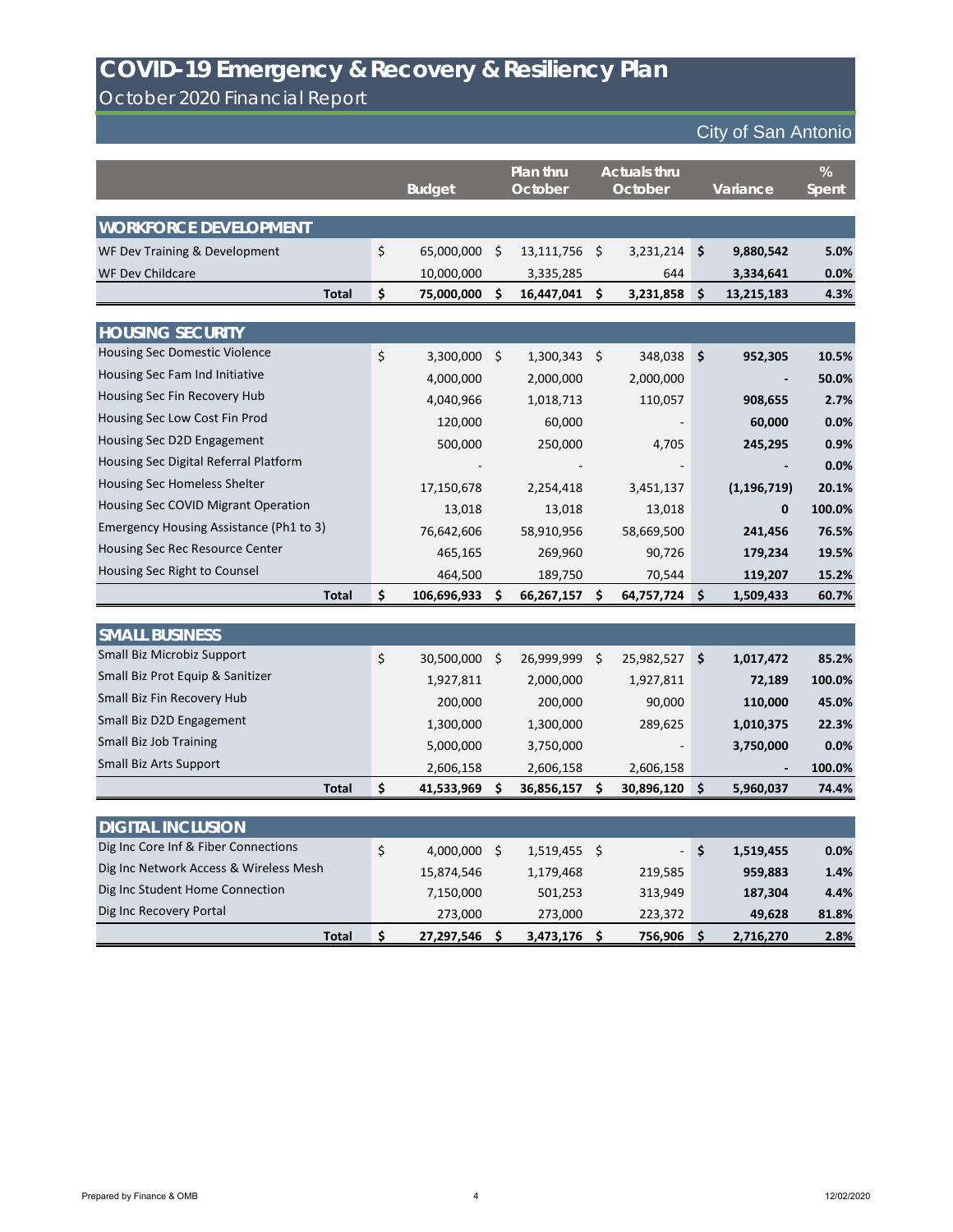October 2020 Financial Report

|                                                    |          |         | <b>Budget</b>  | Plan thru<br>October |                     | <b>Actuals thru</b><br>October |      | Variance     | %<br>Spent |
|----------------------------------------------------|----------|---------|----------------|----------------------|---------------------|--------------------------------|------|--------------|------------|
|                                                    |          |         |                |                      |                     |                                |      |              |            |
| <b>AIRPORT</b>                                     |          |         |                |                      |                     |                                |      |              |            |
| <b>CARES Act Airports - Operating</b>              |          | \$      | 39,708,109 \$  | $9,272,235$ \$       |                     | $9,069,886$ \$                 |      | 202,349      | 22.8%      |
| <b>CARES Act Airports - Capital</b>                |          |         | 10,837,498     |                      |                     |                                |      |              | 0.0%       |
| <b>CARES Act Airports - Stinson</b>                |          |         | 30,000         |                      |                     |                                |      |              | 0.0%       |
|                                                    | Total \$ |         | 50,575,607 \$  | $9,272,235$ \$       |                     | $9,069,886$ \$                 |      | 202,349      | 17.9%      |
|                                                    |          |         |                |                      |                     |                                |      |              |            |
| CHILD CARE AND DEVELOPMENT BLOCK GRANT             |          |         |                |                      |                     |                                |      |              |            |
| Child Care and Development Block Grant             |          | \$      | 19,423,757     | \$<br>11,528,713     | $\ddot{\bm{\zeta}}$ | $11,528,714$ \$                |      | (1)          | 59.4%      |
| <b>PUBLIC SAFETY</b>                               |          |         |                |                      |                     |                                |      |              |            |
| Public Safety - Byrne JAG                          |          | $\zeta$ | 2,331,581 \$   | $8,133$ \$           |                     | $8,132$ \$                     |      | $\mathbf{1}$ | 0.3%       |
| <b>EMS</b> - Relief Fund for Healthcare Providers  |          |         | 393,484        | 49,214               |                     | 49,214                         |      |              | 12.5%      |
| Coronavirus Emergency Supplemental Funding Program |          |         | 2,688,293      | 2,658,093            |                     | 2,658,093                      |      |              | 98.9%      |
| Assistance to Firefighters - COVID-19 Supplemental |          |         | 357,568        |                      |                     |                                |      |              | 0.0%       |
|                                                    | Total \$ |         | 5,770,926 \$   | 2,715,440            | $\zeta$             | 2,715,439 \$                   |      | $\mathbf{1}$ | 47.1%      |
|                                                    |          |         |                |                      |                     |                                |      |              |            |
| <b>HEAD START &amp; EARLY HEAD START</b>           |          |         |                |                      |                     |                                |      |              |            |
| Head Start 20-21 COVID-19                          |          | \$      | $2,653,999$ \$ | $10,994$ \$          |                     | $10,994$ \$                    |      |              | 0.4%       |
| Early Head Start-CCP 19-20 COVID                   |          |         | 189,822        |                      |                     |                                |      |              | 0.0%       |
| Early Head Start                                   |          |         | 116,654        |                      |                     |                                |      |              | 0.0%       |
|                                                    | Total \$ |         | 2,960,475 \$   | $10,994$ \$          |                     | $10,994$ \$                    |      |              | 0.4%       |
|                                                    |          |         |                |                      |                     |                                |      |              |            |
| <b>SENIOR NUTRITION GRANT</b>                      |          |         |                |                      |                     |                                |      |              |            |
| FFCRA Senior Nutrition 19-2020                     |          | $\zeta$ | 437,060 \$     | $423,437$ \$         |                     | $423,437$ \$                   |      |              | 96.9%      |
| <b>Senior Nutrition Program-CARES</b>              |          |         | 886,000        | 31,420               |                     | 31,420                         |      | 0            | 3.5%       |
|                                                    | Total \$ |         | $1,323,060$ \$ | 454,857 \$           |                     | $454,857$ \$                   |      | $\mathbf 0$  | 34.4%      |
|                                                    |          |         |                |                      |                     |                                |      |              |            |
| <b>HEALTH GRANTS</b>                               |          |         |                |                      |                     |                                |      |              |            |
| Health COVID Epi & Laboratory Grant                |          | \$      | 1,259,000 \$   |                      | $-$ \$              |                                | - \$ |              | 0.0%       |
| <b>Health COVID Immunization Grant</b>             |          |         | 1,546,278      | 57,740               |                     | 57,721                         |      | 19           | 3.7%       |
|                                                    | Total \$ |         | 2,805,278 \$   | 57,740               | $\varsigma$         | 57,721 \$                      |      | 19           | 2.1%       |
|                                                    |          |         |                |                      |                     |                                |      |              |            |
| <b>OTHER GRANTS</b>                                |          |         |                |                      |                     |                                |      |              |            |
| Other - Texas State Library Archives               |          | \$      | 50,000 \$      | $13,468$ \$          |                     | $13,468$ \$                    |      |              | 26.9%      |

| Total \$                                                 | 438,026 | 130,174                  | 130,174           | 29.7%   |
|----------------------------------------------------------|---------|--------------------------|-------------------|---------|
| FY 2020 CSBG Program Supplemental                        | 105,026 | 105,026                  | 105,026           | 100.0%  |
| Racial and Ethnic Approaches to Community Health (REACH) | 198,000 | 11,680                   | 11,680            | 5.9%    |
| Other - Humanities Texas Relief Grant                    | 5,000   | $\blacksquare$           | $\hbox{\small -}$ | $0.0\%$ |
| Other - Cities for Financial Empowerment                 | 80,000  | $\overline{\phantom{0}}$ |                   | $0.0\%$ |

### **COVID-19 Emergency & Recovery & Resiliency Plan**